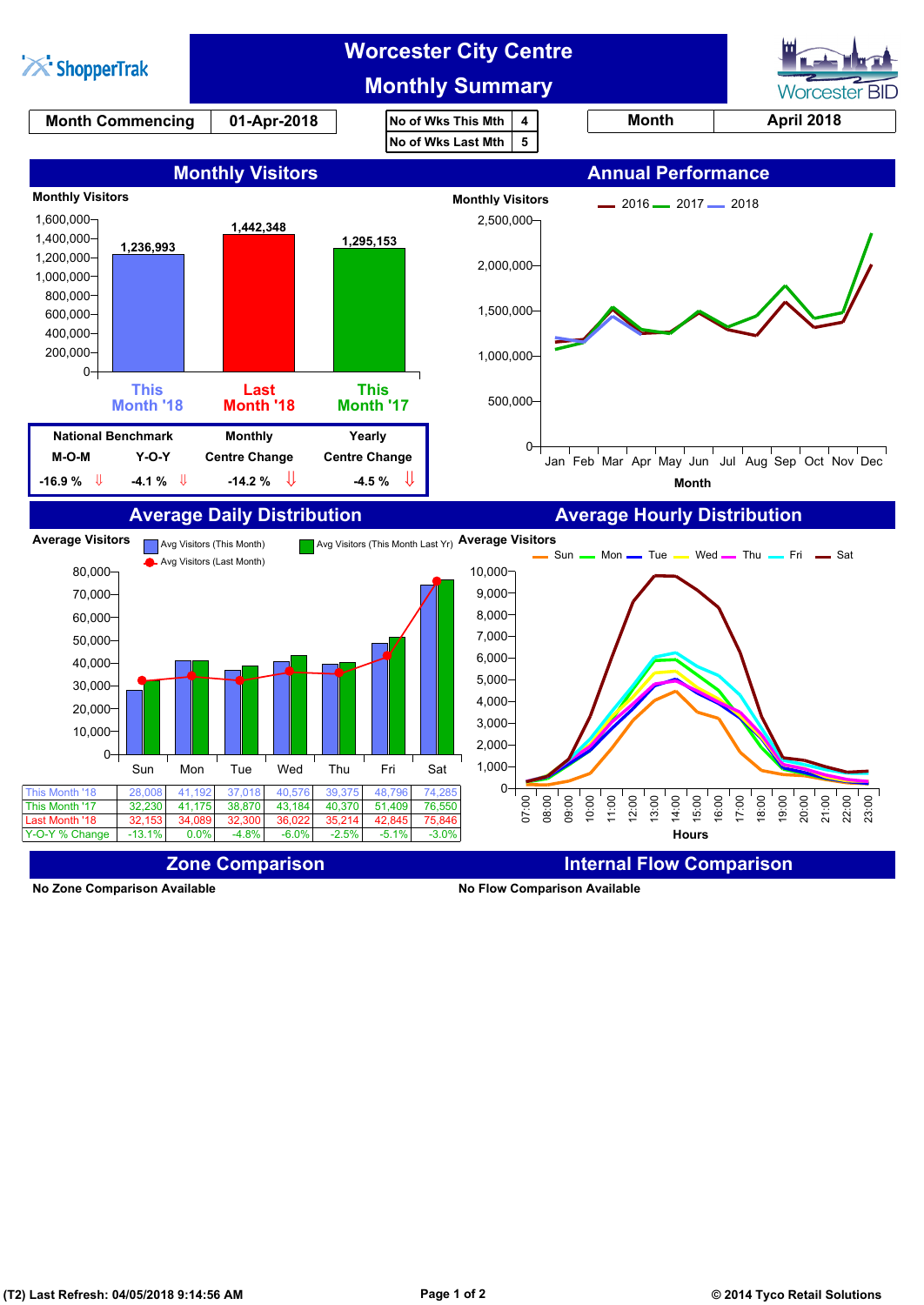

## **FootFall by Entrance**